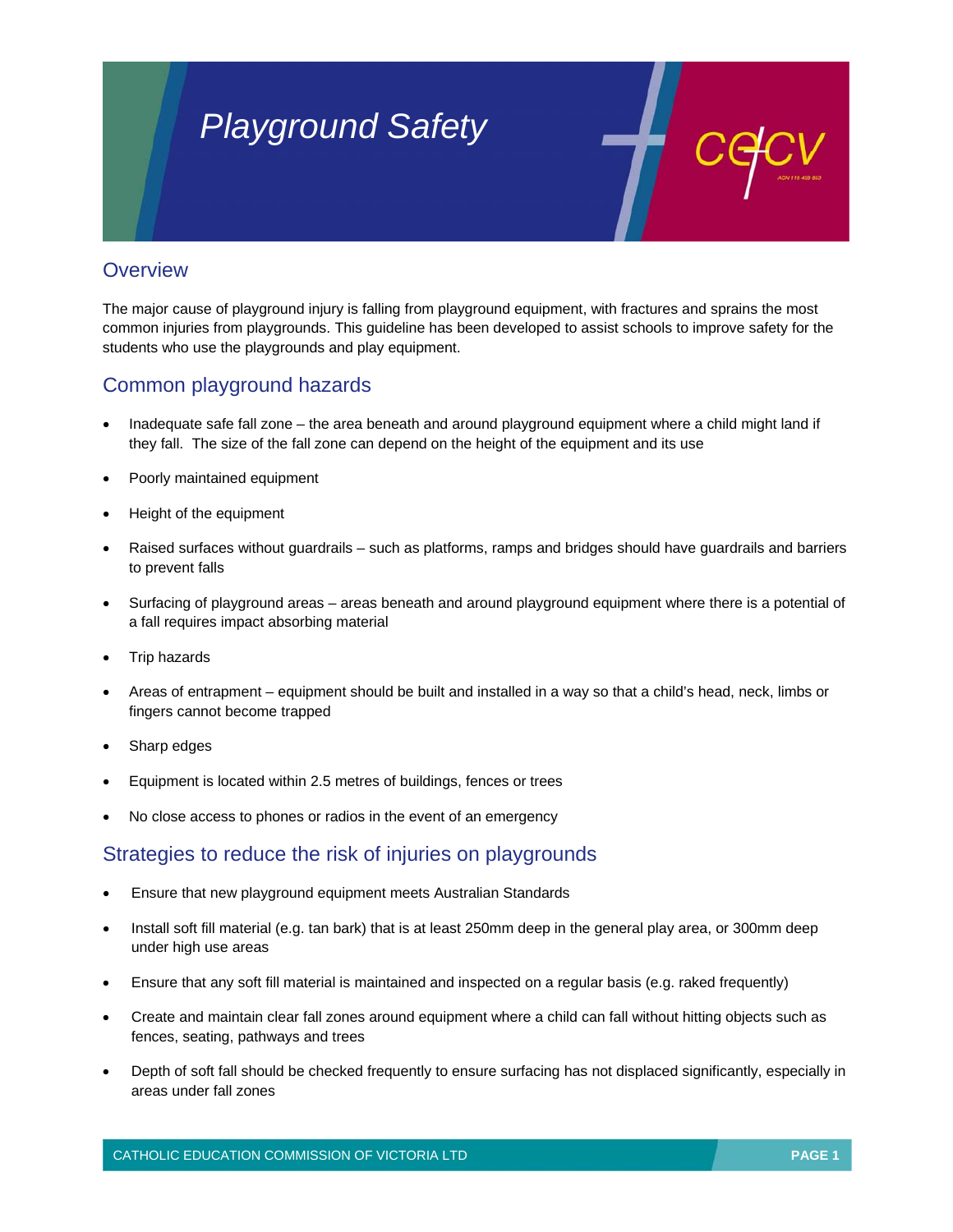

- Ensure that any synthetic surface (and its installation) is maintained and meets Australian Standards
- Install different equipment for students of different ages
- Ensure that playground equipment rails and barriers are vertical so they cannot be used as footholds for climbing
- Instruct staff and students in the safe use of playgrounds and equipment
- Provide adequate supervision to prevent injuries by ensuring students use playground equipment properly and don't engage in unsafe behaviour
- Design playgrounds to allow visualisation of students throughout the playground area, with visual barriers minimised as much as possible
- Painted surfaces should be maintained to prevent flaking paint, corrosion and deterioration
- Ensure all tyres used as playground equipment do not collect water and debris
- Ensure that any concrete footings for the playground equipment are at least 20cm below ground level and covered over
- Conduct regular inspections, repairs and maintenance of playground equipment and surroundings
- Inspect all playground areas and equipment for excessive wear, deterioration and any potential hazards
- Develop a comprehensive maintenance program for each playground area
- Ensure all repairs and replacements of equipment parts are completed following the manufacturer's instructions
- Ensure records of all maintenance, inspections and repairs are retained, including any checklists used.

#### *Suggested playground inspection schedule:*

| <b>Inspection Frequency</b>                               | <b>Designated Person</b>                                                             | Task                                                                                                                     |
|-----------------------------------------------------------|--------------------------------------------------------------------------------------|--------------------------------------------------------------------------------------------------------------------------|
| Daily                                                     | Teachers on yard duty                                                                | Visual inspection of all equipment for obvious hazards                                                                   |
| Weekly                                                    | Maintenance staff                                                                    | Inspection and maintenance of equipment<br>components (including bolts, nail heads, raking of soft<br>fall and sandpits) |
| Each Term                                                 | Principal and workplace<br><b>Health and Safety</b><br>Representative (if available) | Thorough inspection of all playground equipment                                                                          |
| Annual – or as per the<br>manufacturers<br>recommendation | Structural/Playground expert                                                         | Formal review of the structural elements of the play<br>equipment/shade sails                                            |